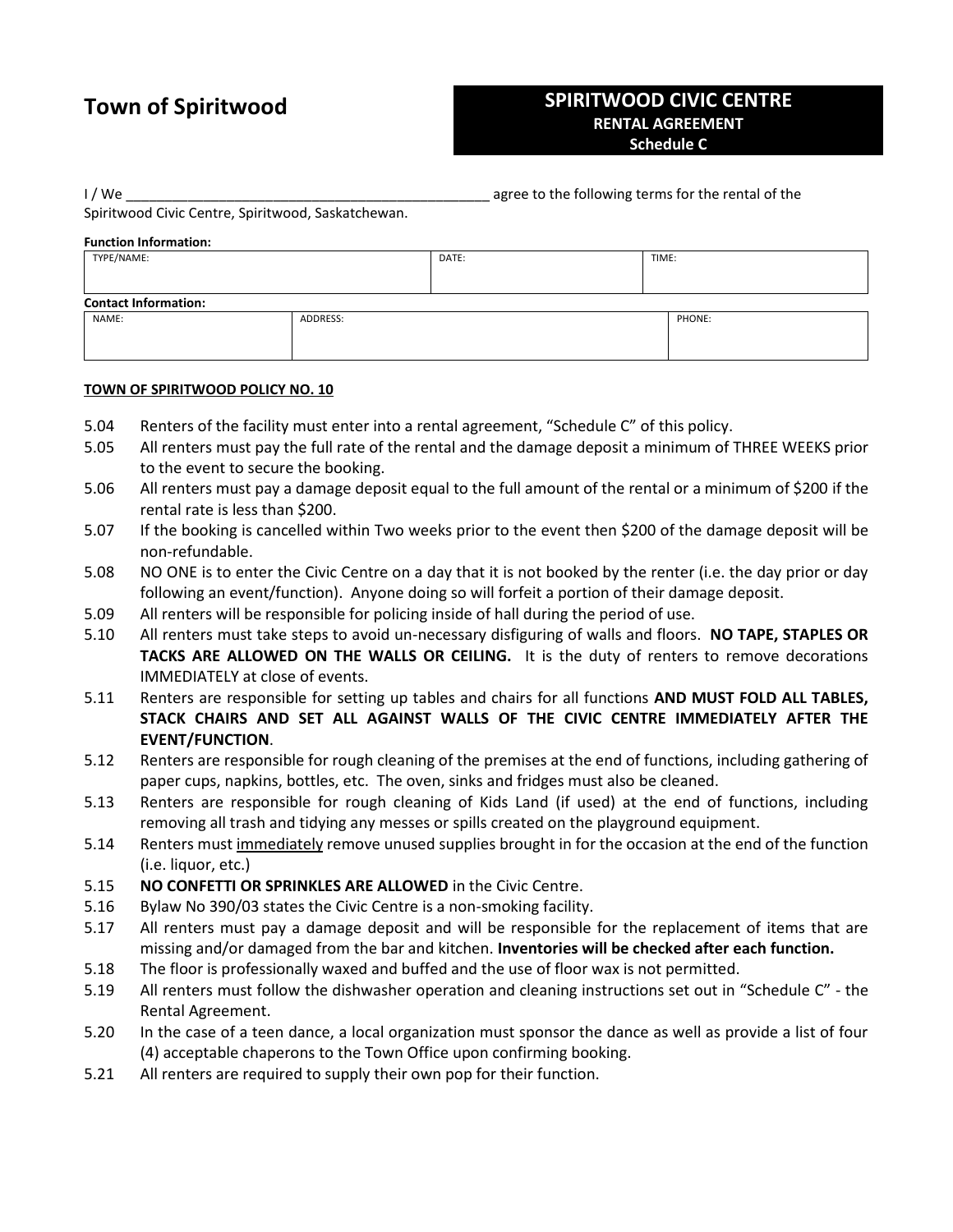| <b>Rental Options</b>                                                                                        | <b>Rental Fee</b>     | <b>Amount</b> |
|--------------------------------------------------------------------------------------------------------------|-----------------------|---------------|
| <b>3 DAY ALL-INCLUSIVE PACKAGE</b>                                                                           |                       |               |
| <b>INCLUDES:</b>                                                                                             |                       |               |
| Main Hall, Meeting Room, Kitchen, dishes, coffee percolators, main bar                                       | \$700.00              |               |
| Renters enter hall at 8:00 a.m. on the first day and exit at 5:00 p.m. on the third day                      |                       |               |
| (NO exceptions - failure to vacate by allotted time may result in loss of part or all of the damage deposit) |                       |               |
| <b>1-DAY ALL-INCLUSIVE PACKAGE</b>                                                                           |                       |               |
| <b>INCLUDES:</b>                                                                                             | \$525.00              |               |
| Main Hall, Meeting Room, Kitchen, dishes, coffee percolators, main bar                                       |                       |               |
| Renters enter hall at 8:00 a.m. and exit by 2:00 a.m.                                                        |                       |               |
| (NO exceptions - failure to vacate by allotted time may result in loss of part or all of the damage deposit) |                       |               |
| <b>1-WEEK PACKAGE</b>                                                                                        |                       |               |
| INCLUDES:                                                                                                    |                       |               |
| 7 days: Main Hall, Meeting Room                                                                              |                       |               |
| 2 days: Kitchen, dishes, coffee percolators, main bar                                                        | \$950.00              |               |
| Renters enter hall at 8:00 a.m. on the first day and exit by 5:00 p.m. on the last day                       |                       |               |
| (NO exceptions – failure to vacate by allotted time may result in loss of part or all of the damage deposit) |                       |               |
| <b>EVENT SET-UP</b>                                                                                          | \$150.00              |               |
| Renters enter hall at 4:00 p.m. on the day prior to the event for set up                                     |                       |               |
| <b>MAIN HALL</b>                                                                                             |                       |               |
| Renters enter hall at 8:00 a.m. and exit by 2:00 a.m.                                                        | \$275.00              |               |
| (NO exceptions - failure to vacate by allotted time may result in loss of part or all of the damage deposit) |                       |               |
| <b>MEETING ROOM</b>                                                                                          |                       |               |
| Renters enter hall at 8:00 a.m. and exit by 2:00 a.m.                                                        | \$75.00               |               |
| (NO exceptions - failure to vacate by allotted time may result in loss of part or all of the damage deposit) |                       |               |
| <b>MAIN BAR</b>                                                                                              | \$75.00               |               |
| *only to be added on to a 1-day rental of the main hall or meeting room                                      |                       |               |
| <b>KITCHEN</b>                                                                                               | \$150.00              |               |
| *only to be added on to a 1-day rental of the main hall or meeting room                                      |                       |               |
|                                                                                                              | <b>Subtotal</b>       |               |
|                                                                                                              | <b>Damage Deposit</b> |               |
|                                                                                                              | <b>TOTAL DUE</b>      |               |
|                                                                                                              |                       |               |

PAYMENT TERMS: Balance of rental, along with Damage Deposit is due THREE WEEKS prior to the event. \$200 Cancellation Fee if the booking is cancelled within two weeks prior to the event. No access to the facility will be allowed unless this agreement is PAID IN FULL. Any damages to hall or property and cost incurred, are the responsibility of the renter. Rates can be subject to change on a yearly basis.

**The Town of Spiritwood reserves the right to withhold a renter's damage deposit for the following reasons: damage to any Town property, stolen property, failure to adhere to any of the conditions outlined in Policy No. 10 or the rental agreement.** 

I / We the said Renter(s) named in this Agreement understand and agree to the conditions stated in this Agreement.

Signature of Renter **Signature of Witness** Date of Renter and Date of Witness Date of Witness Date of Renter and Date of Pate of Pate of Pate of Pate of Pate of Pate of Pate of Pate of Pate of Pate of Pate of Pate of Pate